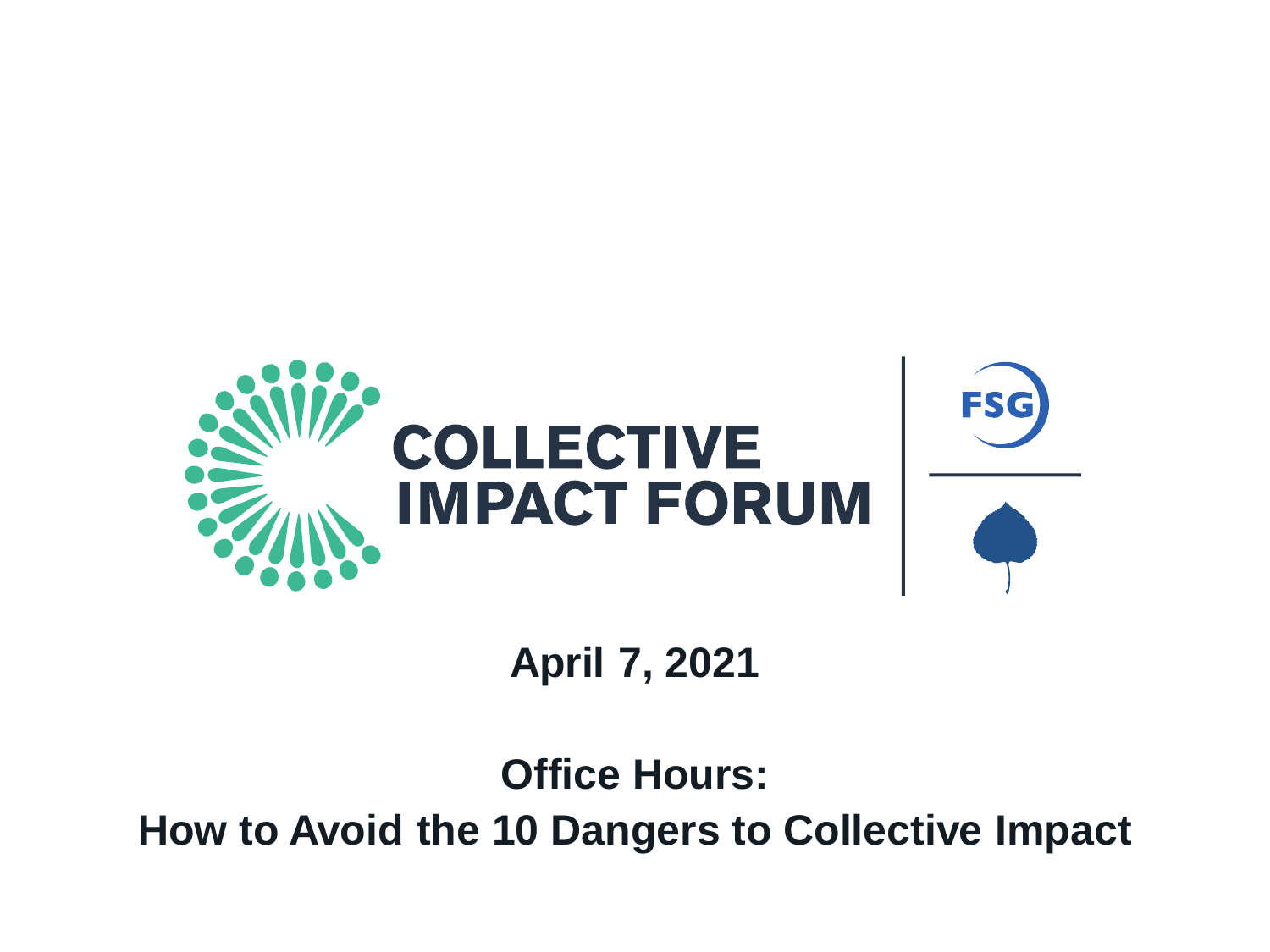

We would like to acknowledge that this session is presented and recorded on the traditional land of the Ojibwe, the Potawatomi, the Menominee, the Ohlone, the Coast Salish, the Suquamish, and the Duwamish people past and present.

We honor with gratitude the land itself and the Ojibwe, the Potawatomi, the Menominee, the Ohlone, the Coast Salish, the Suquamish, and the Duwamish tribes.

Thank you.

An Initiative of FSG and Aspen Institute Forum for Community Solutions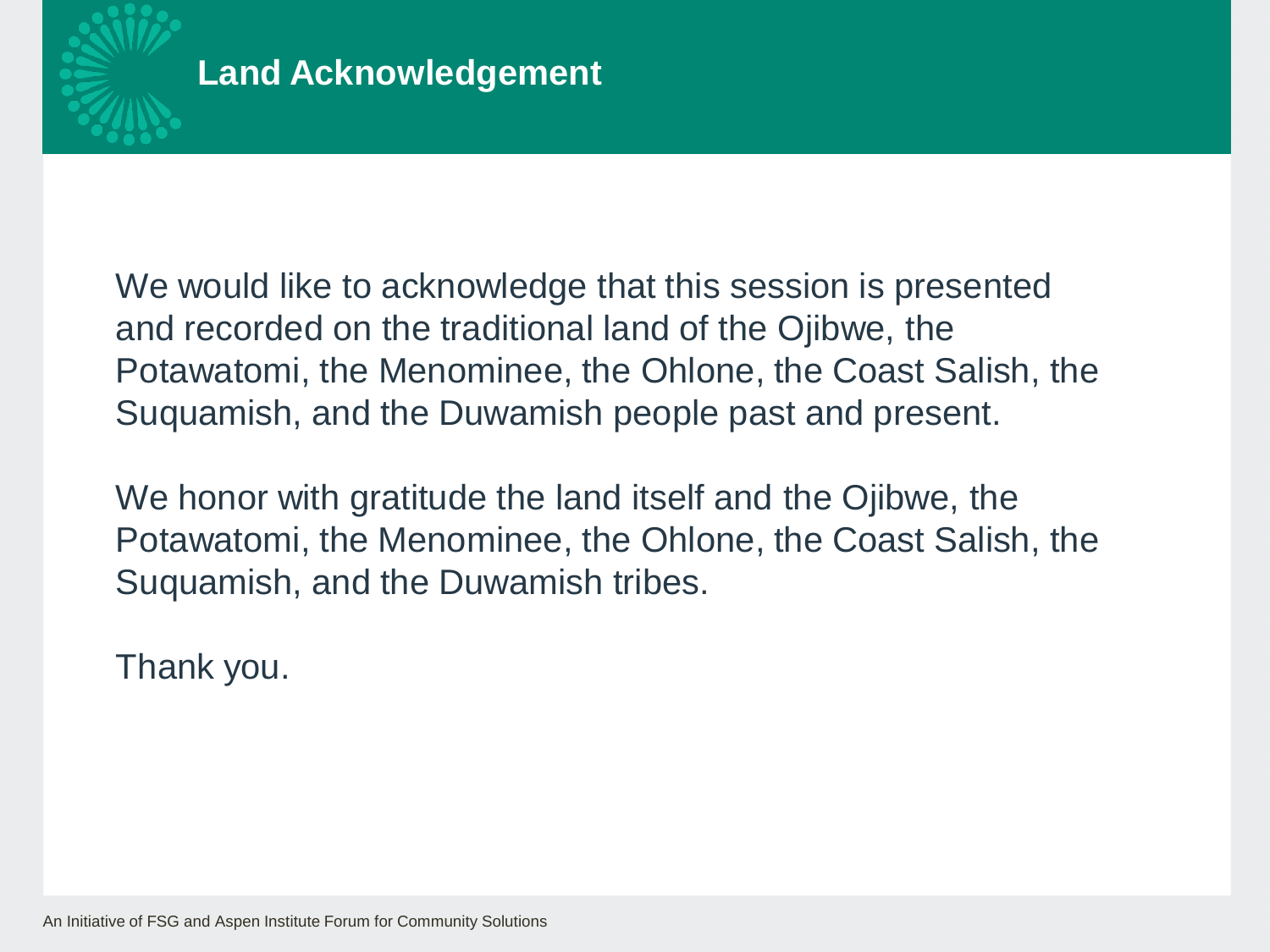

Please let us know the indigenous lands that you are on in the chat!

If you are not sure whose land you are on, and are based in the United States or Canada, you can either:

- Enter your location here: <https://native-land.ca/>
- Text your city and state or zip code to **1-855-917-5263** *This text service is an open source project created by Code for Anchorage*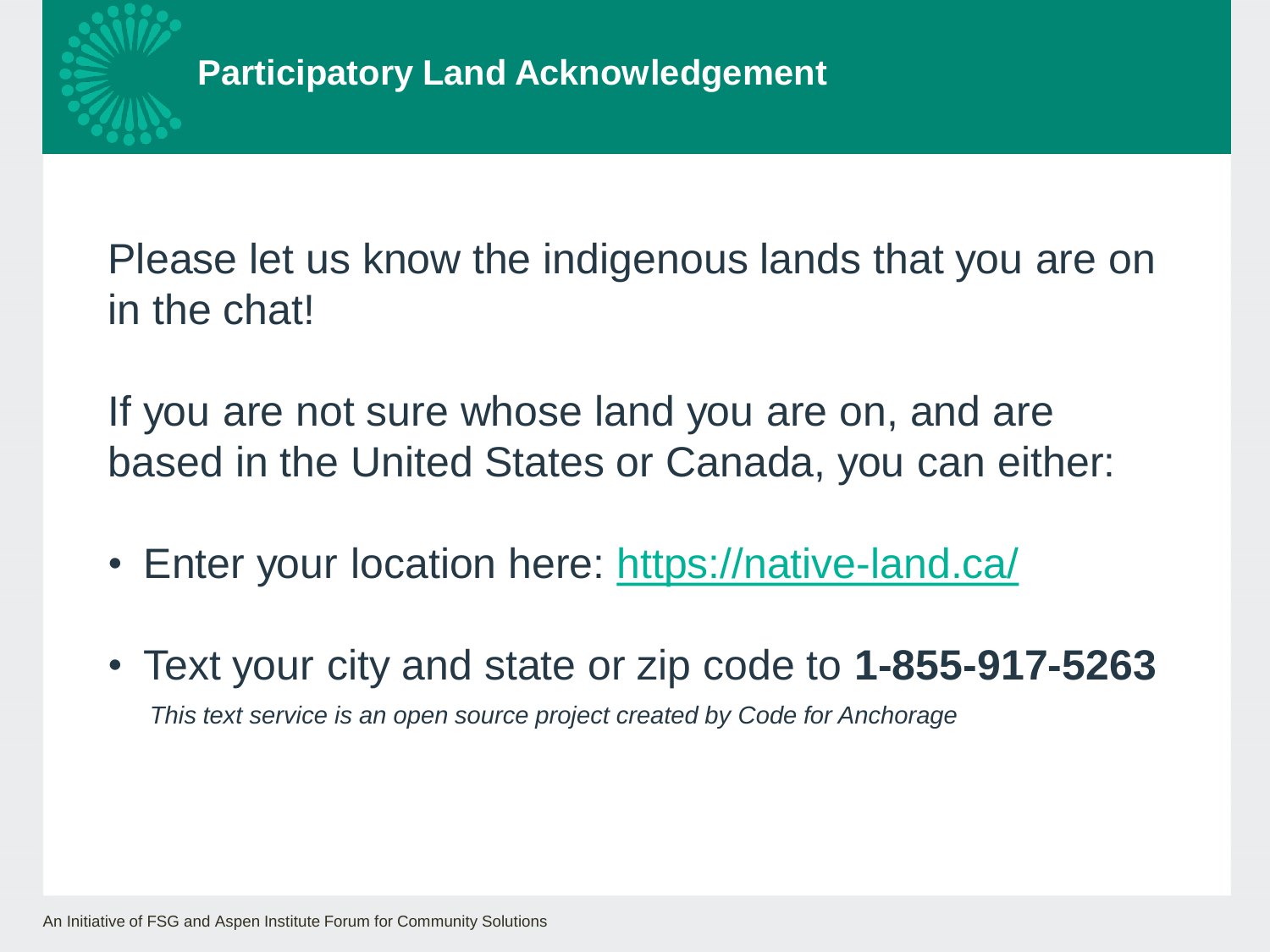

- We want to hear from you! Share your **questions** in the Q&A section where the moderator can review them.
- A **recording** of today's discussion will be made available within 24 hours. We'll send you an email once it's online.
- When using the chat box, if you want all attendees to view your message, make sure to designate it **"All Attendees and Panelists."**
- Share on Twitter at **@CIForumtweets** and **#collectiveimpact**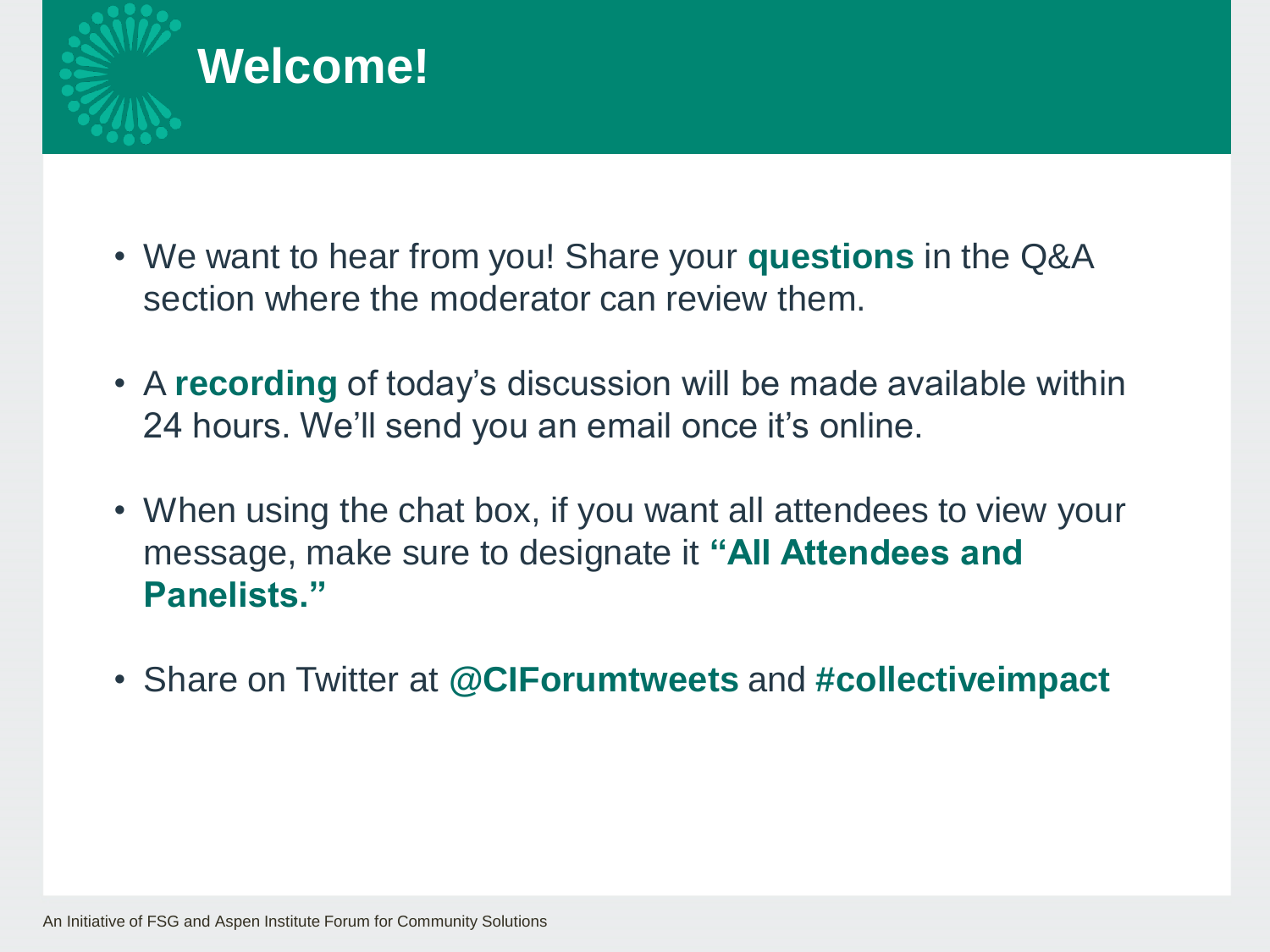

# **Live Captioning**

### **Live Captioning**

Live captions are automatically on.

If you wish to turn them off, go to **Live Transcript** in your webinar menu and choose Hide Subtitle. Click Show to see the captions appear.



#### **For Technical assistance**

E-mail **Ask for assistance in the Question box or email tracy.timmons-gray@collectiveimpactforum.org**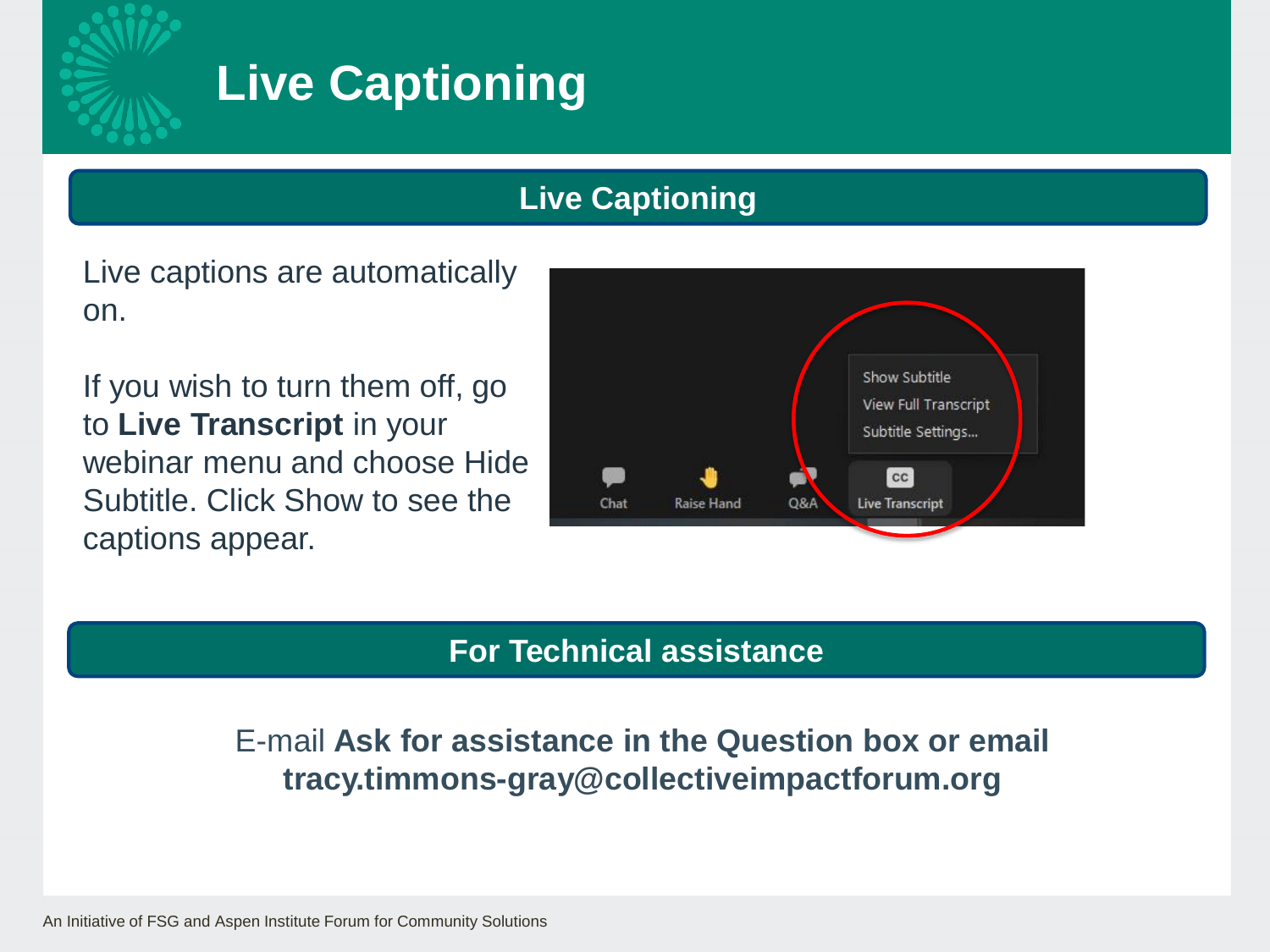

- Strategy drift 1.
- 2. Culture drift
- Treating workgroups like committees 3.
- Wrong people at the table 4.
- Lack of inclusive transparency 5.
- 6. Lack of accountability
- Funder and political hijacking 7.
- Managing a network like an organization 8.
- Insufficient time frames 9.
- 10. Lack Adaptive Leadership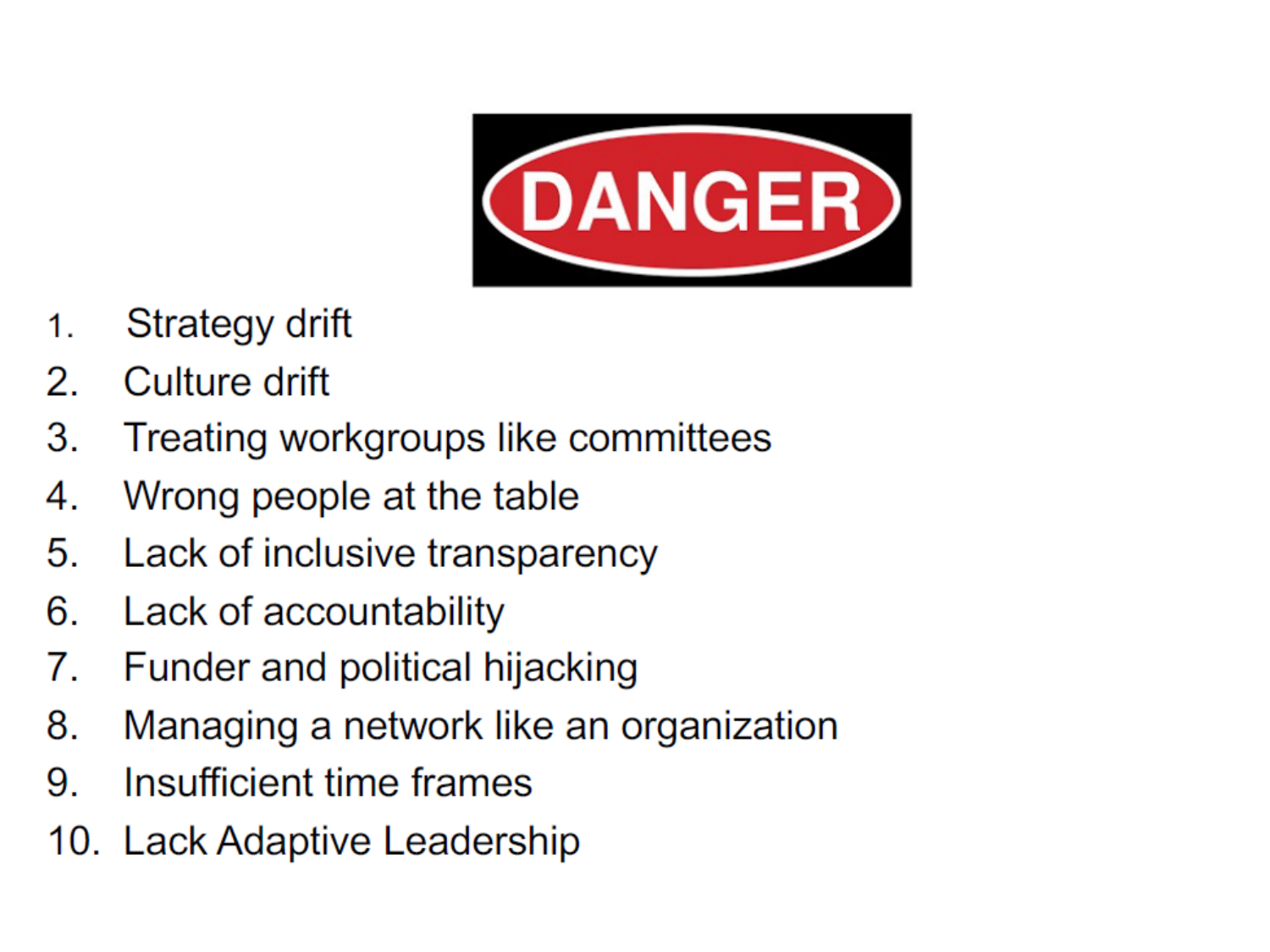



Join us online this April 27-29 for the [2021 Collective Impact Action Summit!](https://collectiveimpactforum.swoogo.com/cias2021/830624)

Featuring 25 virtual sessions, along with plenary sessions with **Rev. Dr. William Barber** (Repairers of the Breach), **Melody Barnes** (Aspen Institute Forum for Community Solutions), **Crystal Echo Hawk** (IllumiNative), **Rashad Robinson** (Color of Change), **Nayantara Sen** (Race Forward), and **Sonya Renee Taylor** (activist, poet and author of *The Body Is Not an Apology.*)

[Learn more and Register](https://collectiveimpactforum.swoogo.com/cias2021/830624)